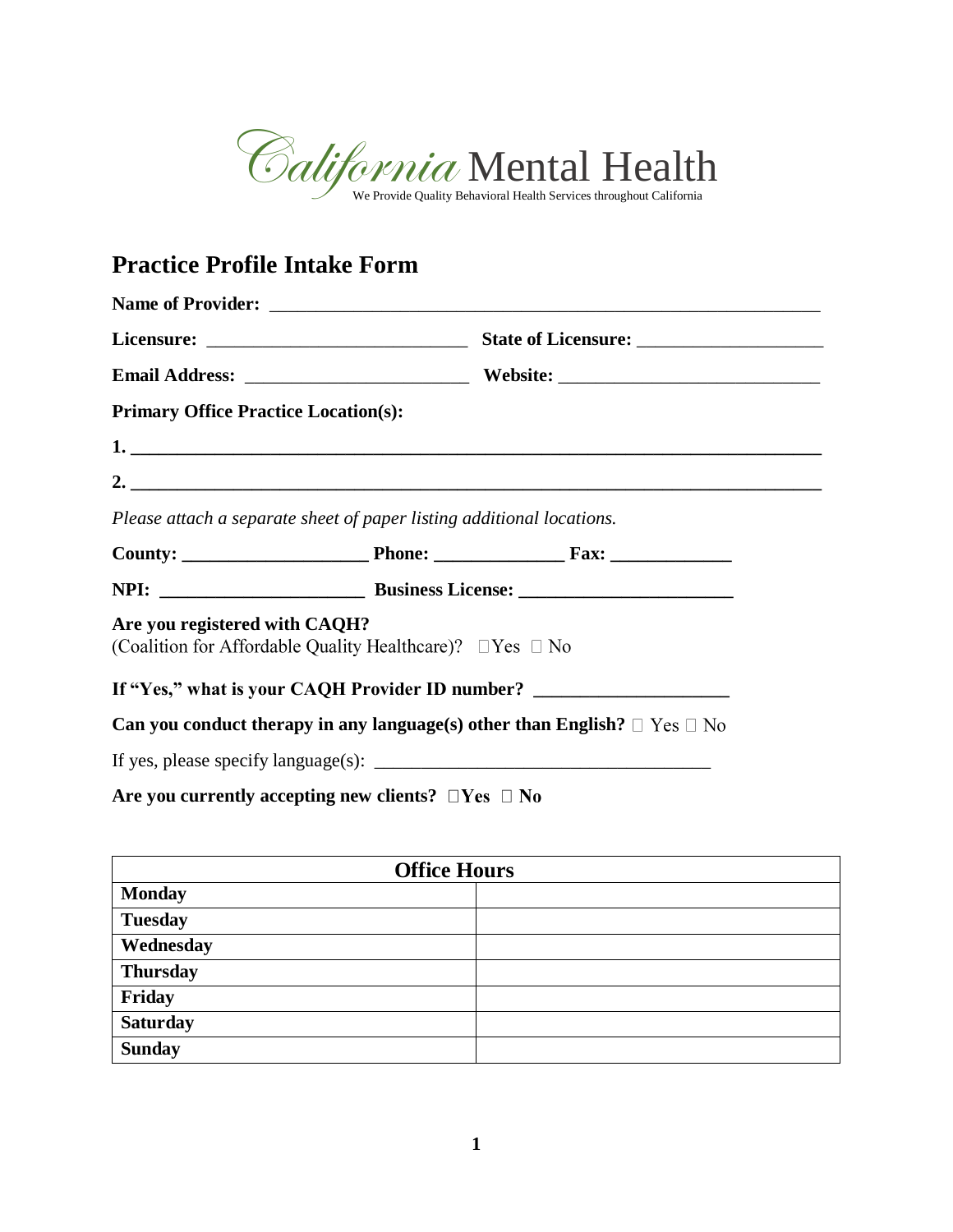**Please select the types of services you offer, including the disorders you treat in your practice.**

| <b>Type of Services</b>                |                                      |
|----------------------------------------|--------------------------------------|
| Individual Therapy                     | $\Box$ Ages of Children:             |
| $\Box$ Couples Therapy                 | □ Parenting Support                  |
| $\Box$ Family Therapy                  | □ Psychological Testing              |
| $\Box$ Group Therapy                   | □ Other:                             |
| <b>Treatment Approaches</b>            | <b>Disorders/Issues</b>              |
| <b>ABA (Applied Behavior Analysis)</b> | <b>ADD/ADHD</b>                      |
| <b>Biofeedback</b>                     | <b>Adjustment Disorders</b>          |
| <b>Client Centered Therapy</b>         | <b>Anxiety Disorders</b>             |
| <b>Cognitive Behavioral Therapy</b>    | <b>Autism Spectrum</b>               |
| <b>Dialectical Behavioral Therapy</b>  | <b>Disruptive Behavior Disorders</b> |
| <b>EMDR</b>                            | <b>Dissociative Disorders</b>        |
| <b>Family Systems</b>                  | <b>Eating Disorder</b>               |
| <b>Gestalt</b>                         | <b>Impulse Disorders</b>             |
| <b>Hypnosis</b>                        | Mood Disorders                       |
| <b>NLP</b>                             | <b>Personality Disorders</b>         |
| <b>Outcomes Oriented Therapy</b>       | <b>Physical Abuse</b>                |
| <b>Play Therapy</b>                    | $\Box$ PTSD                          |
| $\Box$ Psychoanalytic                  | $\Box$ Schizophrenia                 |
| <b>Rationale Emotive Therapy</b>       | <b>Sexual Abuse (Adults)</b>         |
| <b>Tobacco Cessation</b>               | □ Sexual Abuse (Children)            |
| <b>Trauma Focused-CBT</b>              | □ Sexual Disorders                   |
| $\Box$ Other (please Specify)          | □ Substance Abuse/Dependence         |
|                                        | <b>Disorders</b>                     |
| □ Methadone/Suboxone Medication        | $\Box$ Other (please specify)        |
| <b>Services</b>                        |                                      |

*Please attach a separate sheet of paper listing additional information..*

## **Describe your strengths as a therapist.**

\_\_\_\_\_\_\_\_\_\_\_\_\_\_\_\_\_\_\_\_\_\_\_\_\_\_\_\_\_\_\_\_\_\_\_\_\_\_\_\_\_\_\_\_\_\_\_\_\_\_\_\_\_\_\_\_\_\_\_\_\_\_\_\_\_\_\_\_\_\_\_\_\_\_\_\_\_

\_\_\_\_\_\_\_\_\_\_\_\_\_\_\_\_\_\_\_\_\_\_\_\_\_\_\_\_\_\_\_\_\_\_\_\_\_\_\_\_\_\_\_\_\_\_\_\_\_\_\_\_\_\_\_\_\_\_\_\_\_\_\_\_\_\_\_\_\_\_\_\_\_\_\_\_\_

\_\_\_\_\_\_\_\_\_\_\_\_\_\_\_\_\_\_\_\_\_\_\_\_\_\_\_\_\_\_\_\_\_\_\_\_\_\_\_\_\_\_\_\_\_\_\_\_\_\_\_\_\_\_\_\_\_\_\_\_\_\_\_\_\_\_\_\_\_\_\_\_\_\_\_\_\_

\_\_\_\_\_\_\_\_\_\_\_\_\_\_\_\_\_\_\_\_\_\_\_\_\_\_\_\_\_\_\_\_\_\_\_\_\_\_\_\_\_\_\_\_\_\_\_\_\_\_\_\_\_\_\_\_\_\_\_\_\_\_\_\_\_\_\_\_\_\_\_\_\_\_\_\_\_

\_\_\_\_\_\_\_\_\_\_\_\_\_\_\_\_\_\_\_\_\_\_\_\_\_\_\_\_\_\_\_\_\_\_\_\_\_\_\_\_\_\_\_\_\_\_\_\_\_\_\_\_\_\_\_\_\_\_\_\_\_\_\_\_\_\_\_\_\_\_\_\_\_\_\_\_\_

\_\_\_\_\_\_\_\_\_\_\_\_\_\_\_\_\_\_\_\_\_\_\_\_\_\_\_\_\_\_\_\_\_\_\_\_\_\_\_\_\_\_\_\_\_\_\_\_\_\_\_\_\_\_\_\_\_\_\_\_\_\_\_\_\_\_\_\_\_\_\_\_\_\_\_\_\_

\_\_\_\_\_\_\_\_\_\_\_\_\_\_\_\_\_\_\_\_\_\_\_\_\_\_\_\_\_\_\_\_\_\_\_\_\_\_\_\_\_\_\_\_\_\_\_\_\_\_\_\_\_\_\_\_\_\_\_\_\_\_\_\_\_\_\_\_\_\_\_\_\_\_\_\_\_